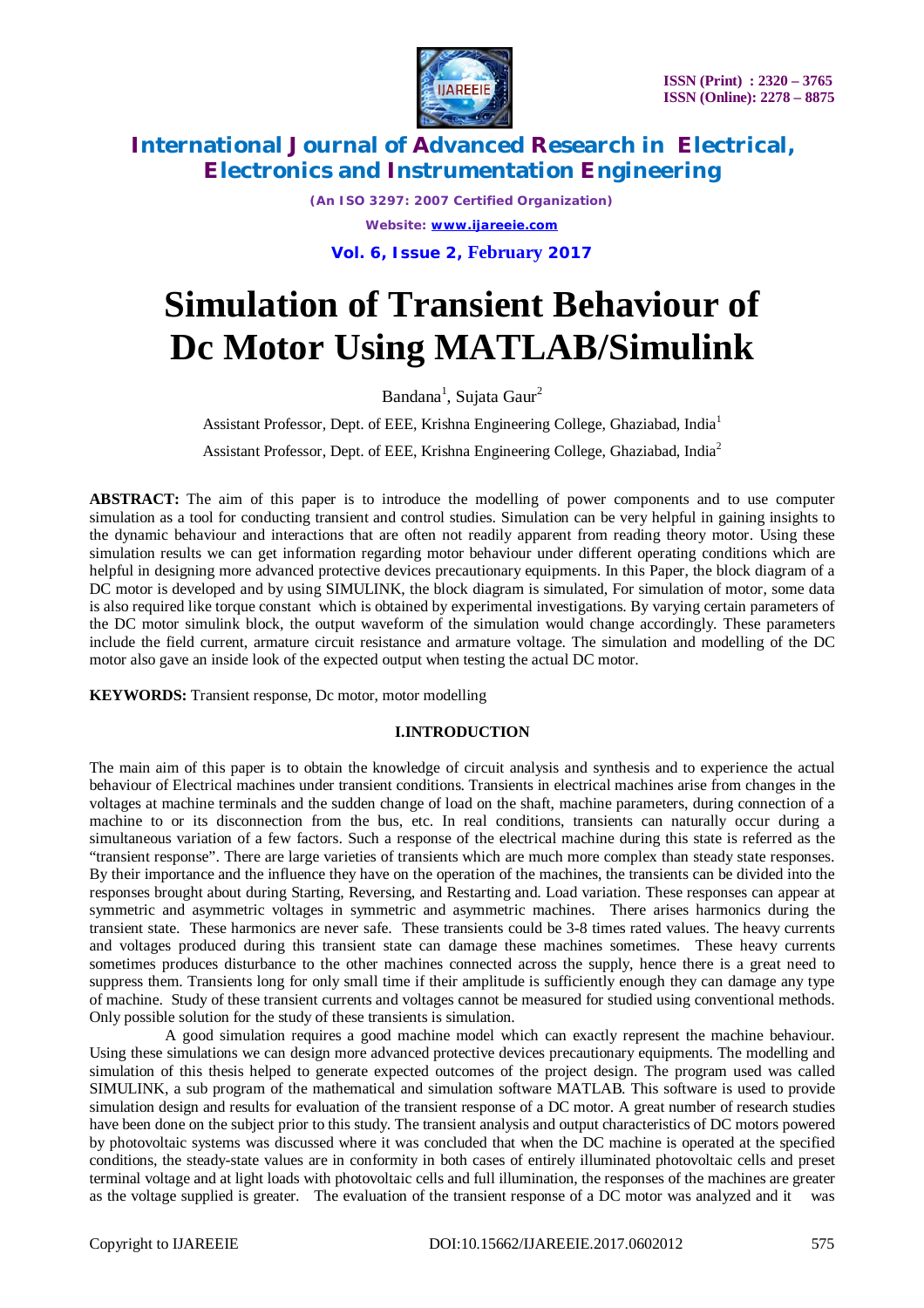

*(An ISO 3297: 2007 Certified Organization)*

*Website: [www.ijareeie.com](http://www.ijareeie.com)*

#### **Vol. 6, Issue 2, February 2017**

inferred that by varying certain parameters of the DC motor system, the output waveform of the simulation would change accordingly and the simulation and modelling of the DC motor also gave an insight on the estimated output when testing the definite DC motor and the results from the simulation were never likely to occur in real-time conditions due to the response times and condition of the actual motor. An appraisal of the transient response of a DC motor using MATLAB/SIMULINK under no-loading and full-loading conditions was analyzed where a conclusion was drawn that simulation can be a very helpful tool in studying the dynamic behaviour of D.C shunt motor and its interaction, with reading experiment. It was also shown that the simulation model correctly predicts the effect of the field resistance on the torque-speed characteristic of the D.C shunt motor.

#### **II. MOTOR MODELING**

To perform the simulation of a system, an appropriate model needs to be established .For this paper; the system contains a DC motor. Therefore, a model based on the motor specifications needs to be obtained. Assuming magnetic linearity, the basic motor equations are

*f*

*e*

 $T = K_f$   $i_f$   $i_a = K_m$   $i_a$ 

 $e_a = K_f i_f \omega_m = K_m \omega_m$ 

 $K_m = K_f i_f$  K<sub>f</sub> is a constant, which is also the ratio *a e*

Laplace transform of the Equations are  $T (s) = K_m i_a (s)$   $e_a = K_m \omega_m(s)$ 



Figure1: Schematic diagram of Armature controlled DC Motor

Let the switch SW be closed at T=0,After switch is closed

$$
V_t = e_a + R_a i_a + L_{eq} \frac{di_a}{dt}
$$

From equation above mentioned

$$
V_t = K_m \omega_m + R_a i_a + L_{eq} \frac{di_a}{dt}
$$

The Laplace transform of the above Equation for zero initial conditions.

 $V_{t}(s) = K_{m} \omega_{m}(s) + R_{a} i_{a}(s) + L_{eq} s i_{a}(s)$  **i**  $V_{t}(s) = K_{m} \omega_{m}(s) + I_{a}(s) R_{a}(1+s\tau_{a})$ Where  $\tau_a =$ *a eq R L* is the electrical time constant of the armature.

The dynamic equation for the mechanical system is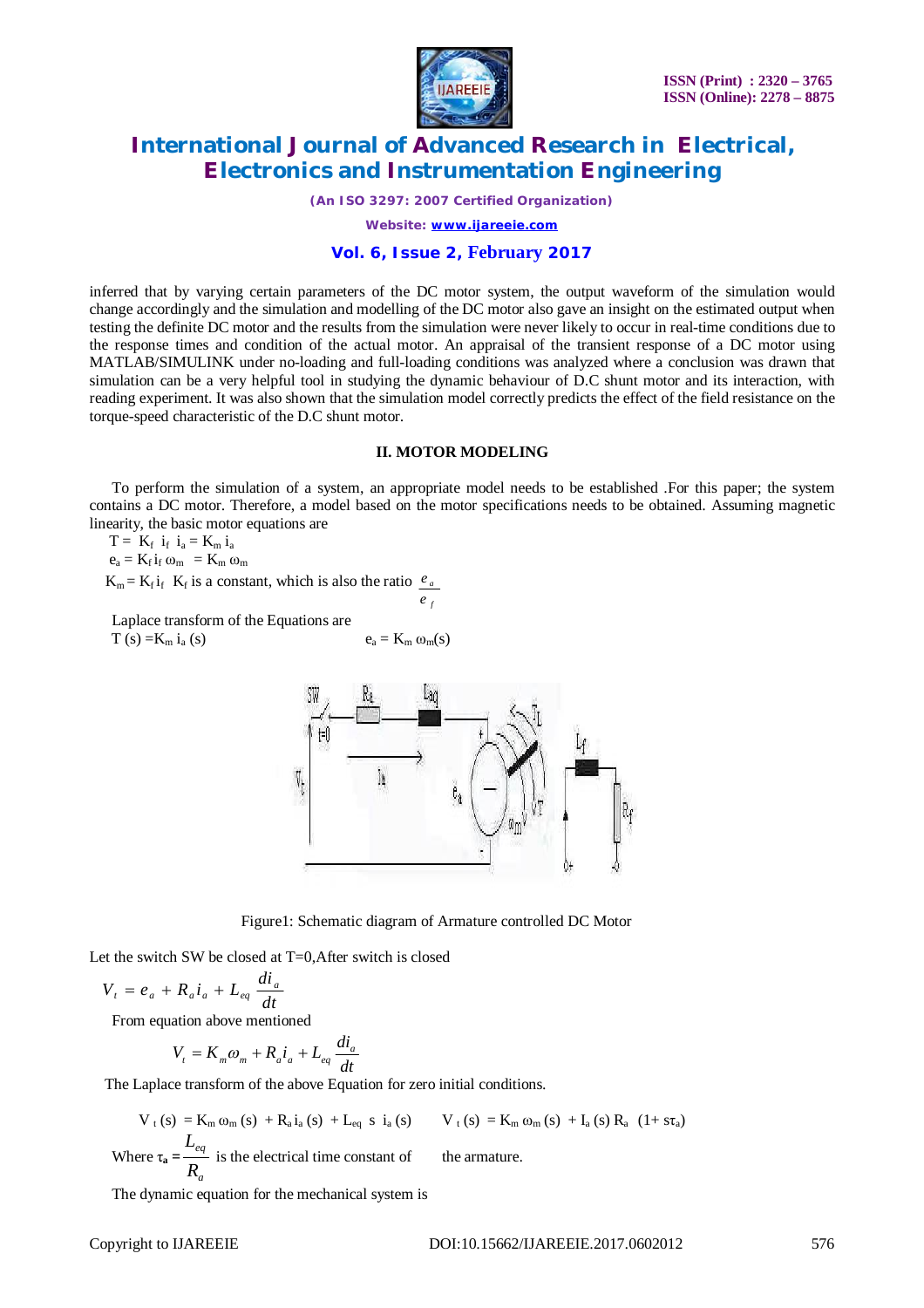

*(An ISO 3297: 2007 Certified Organization)*

*Website: [www.ijareeie.com](http://www.ijareeie.com)*

### **Vol. 6, Issue 2, February 2017**

$$
T = K_m i_a = J \frac{dw_m}{dt} + B \omega_m + T_l
$$

The term  $Bo<sub>m</sub>$  represents the rotational loss torque of the system.

 The Laplace transform of above Equation is  $T(s) = K_m i_a(s) = Js\omega_m(s) + B \omega_m(s) + T_l(s)$ 

This gives

$$
\omega_{m}(s) = \frac{(T(s) - T_{L}(s))}{B(1 + s\tau_{m})} = \frac{K_{m}i_{a}(s) - T_{L}(s)}{B(1 + s\tau_{m})}
$$

Where  $\tau_m = J/B$  is the mechanical time constant of the system hence  $I_a(s)$  is given by



Figure 2: Block diagram representation of a separately excited DC motor

Speed control in a DC machine can be achieved by the following methods:

- 1. Armature voltage control  $(V_t)$
- 2. Armature resistance control  $(R_a)$ .

3. Field control  $(I_f)$ 

Therefore, speed in a DC machine increases as  $V_t$  increases and decreases as  $\emptyset$  or  $R_a$  increases.

#### **III.PARAMETER EXTRACTION**

To produce a good design, there needs to be some amount of modeling or simulations done to avoid aimless trial and error techniques with the actual equipment (the DC motor).For this purpose , a number of specifications are needed to be obtained and established. The specifications of the DC motor like Voltage, Current, Power, Field Voltage, Field Current are noted from the name plate details.

| ype                  | Shunt |
|----------------------|-------|
| Voltage              | 220v  |
| Current              | 19A   |
| Power                | 5 H.P |
| <b>Field Voltage</b> | 220V  |
| <b>Field Current</b> | 3A    |
| Insulation           |       |

Table 1: Name plate details of a DC Motor

 There is other specification that is required for the modelling of the DC motor and it is measured using test equipments in the laboratory and through mathematical calculations.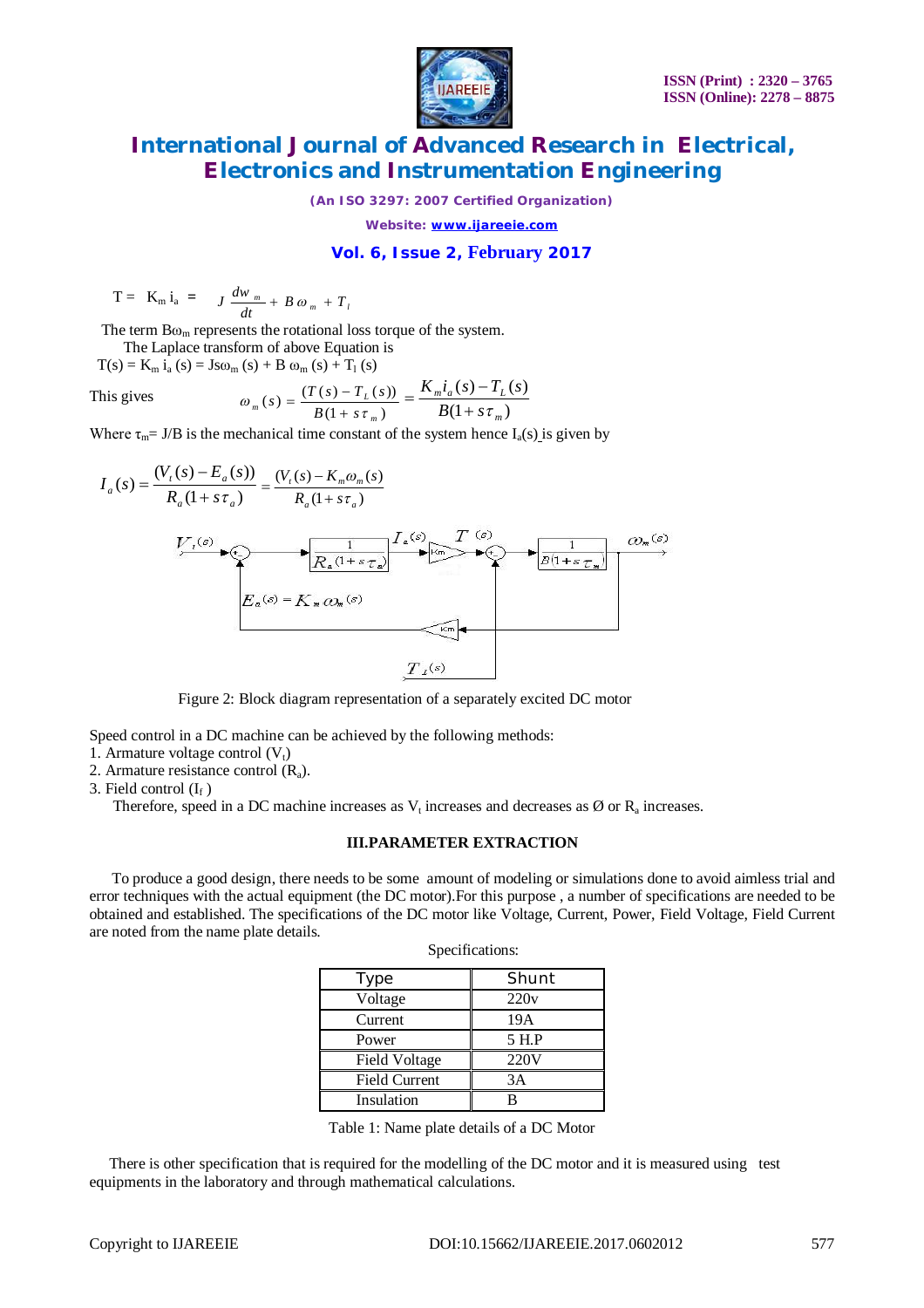

*(An ISO 3297: 2007 Certified Organization)*

*Website: [www.ijareeie.com](http://www.ijareeie.com)*

#### **Vol. 6, Issue 2, February 2017**

**Testing the Armature Side of the Dc Motor**





 Observations from test: Power (W) =  $22.95 W$ Voltage  $(V) = 22.5V$ Current  $(A) = 3A$ Phase angle ( $\Phi$ ) = cos-1(W/(V\*I))= 70.07 Impedance  $(Z) = (V/I) = 7.5$  ohms Resistance (R) =  $(W/I^2) = 2.55$  ohms reactance  $(X) = \sqrt{Z^2 - R^2} = 7.053$  ohms inductance  $(L) = X = 0.0225$  Henry  $2\Pi f$ 

#### **Test for Finding Torque Constant (Km)**



Figure 4 Circuit for finding  $K_m$  of DC motor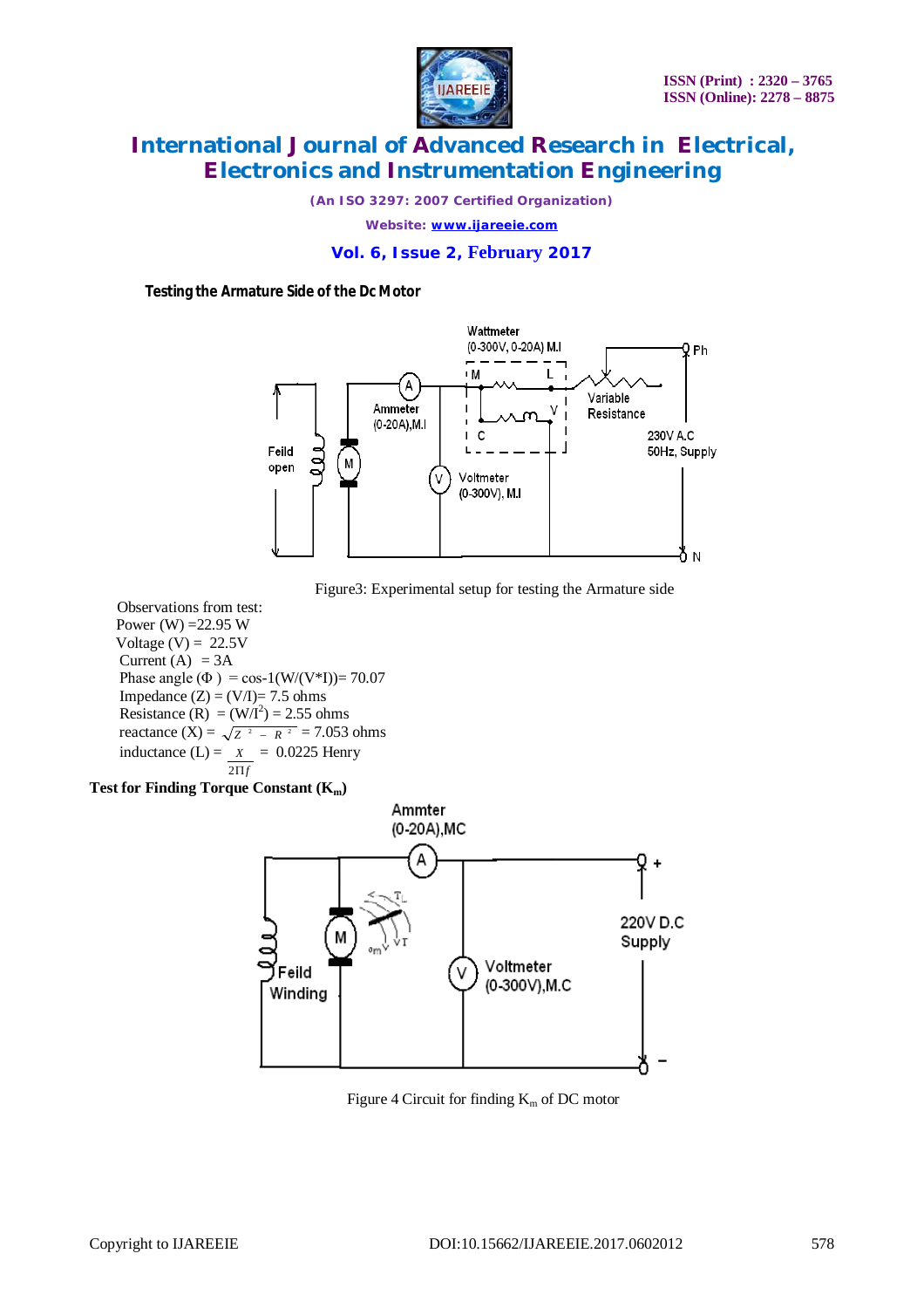

*(An ISO 3297: 2007 Certified Organization)*

*Website: [www.ijareeie.com](http://www.ijareeie.com)*

#### **Vol. 6, Issue 2, February 2017**

| Terminal<br>Voltage,<br>$V_{t}$<br>(Volts) | Internal<br>EMF,<br>$E_{\rm a}$<br>Volts) | Load<br>Current,<br>Ιī.<br>Amps) | Speed,<br>N(rpm) | Speed,<br>$W_m$<br>in<br>(rad/s) | Torque<br>constant,<br>$K_m=E_a/W_m$ |
|--------------------------------------------|-------------------------------------------|----------------------------------|------------------|----------------------------------|--------------------------------------|
| 220                                        | 216.2                                     | 1.5                              | 1410             | 147.56                           | 1.465                                |
| 220                                        | 213.9                                     | 2.4                              | 1399             | 146.49                           | 1.460                                |
| 220                                        | 211.6                                     | 3.3                              | 1394             | 145.92                           | 1.450                                |
| 220                                        | 210.8                                     | 3.6                              | 1384             | 144.89                           | 1.455                                |

#### Table 2: To find the Average Torque constant of DC motor

By using above data and equations ,Coefficient of viscous friction includes all rotation losses like friction and windage losses (B) and the moment of inertia of the motor (J) is calculated .and value of B and J is found to be B=0.0251

 $J= 0.0759$ 

#### **IV. SIMULINK MODEL**



Figure 5 Simulink Model of Dc Motor

With required specification of DC motor, a model of the DC motor was developed using SIMULINK. The DC motor was modelled using the characteristics. Transfer function of the electrical and mechanical of the motor as shown in Figure5. Figure5. Shows the DC motor input armature voltage  $(V<sub>t</sub>)$  summed with the internal EMF. The result is then fed into the electrical characteristics transfer function block to produce the armature current  $(I_a)$ .It is then pass through a toque constant to produce torque. This is then summed with a torque load, giving an output torque which is then fed into the mechanical characteristics transfer function block. The output power is the rotor speed  $(W_m)$ , which is fed back into the speed constant providing the constant EMF.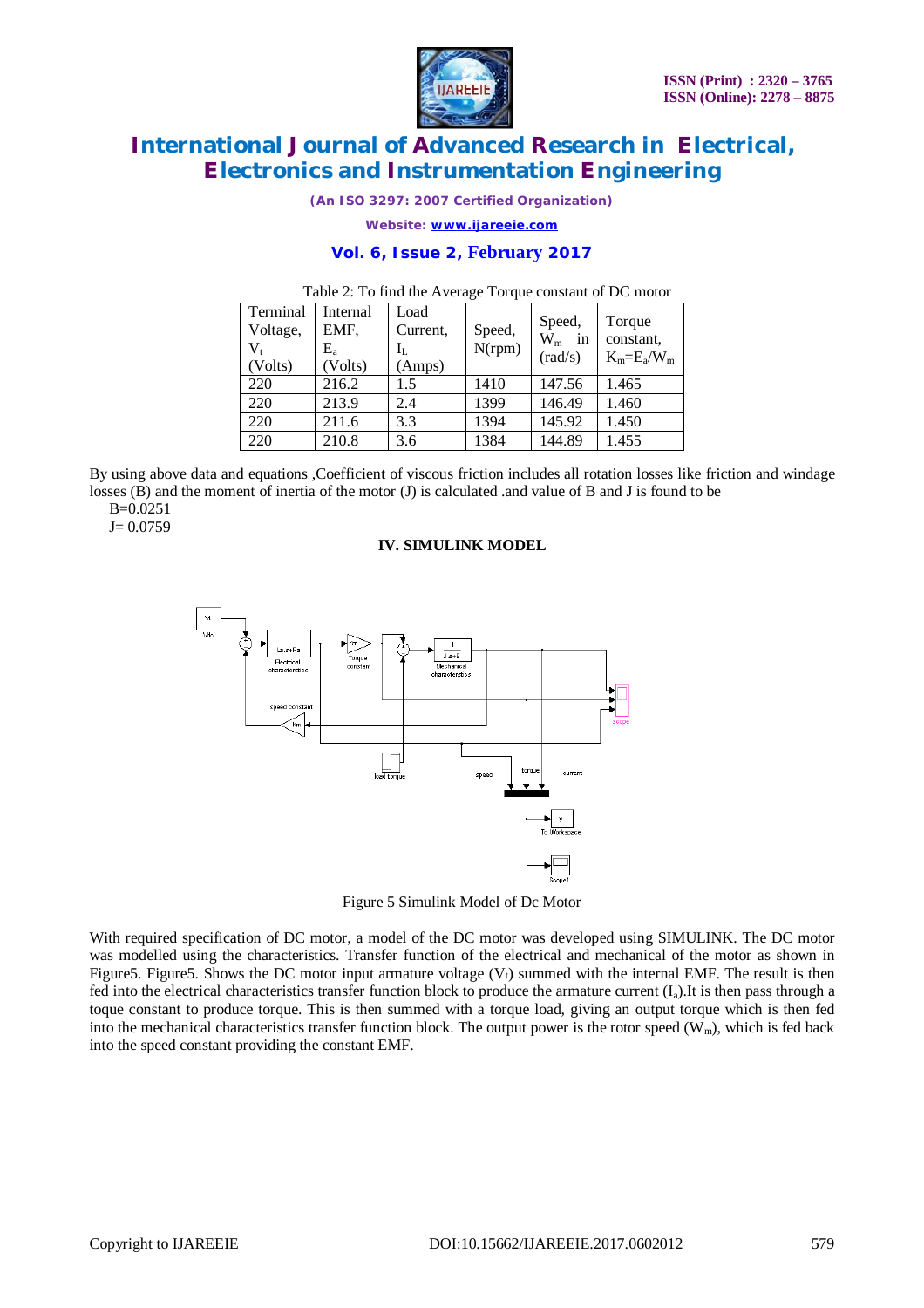

*(An ISO 3297: 2007 Certified Organization)*

*Website: [www.ijareeie.com](http://www.ijareeie.com)*

#### **Vol. 6, Issue 2, February 2017**

#### V **SIMULATION RESULTS**

#### A. *SIMULATION WITH INITIAL CONDITIONS AND WHEN ARMATURE VOLTAGE IS INCREASED*



Figure: 6 Armature Current, torque and rotor speed



Figure: 7 Armature current, torque and rotor speed

In Figure 7, the armature terminal voltage is increased to simulate armature voltage control. The output waveform shows a large increase in the armature current, torque and rotor speed when compared to the initial output in Figure 6

*A. SIMULATION RESULTS WHEN ARMATURE VOLTAGE IS DECREASED AND WHEN ARMATURE RESISTANCE IS INCREASED*



Figure: 8 Armature current, torque and rotor speed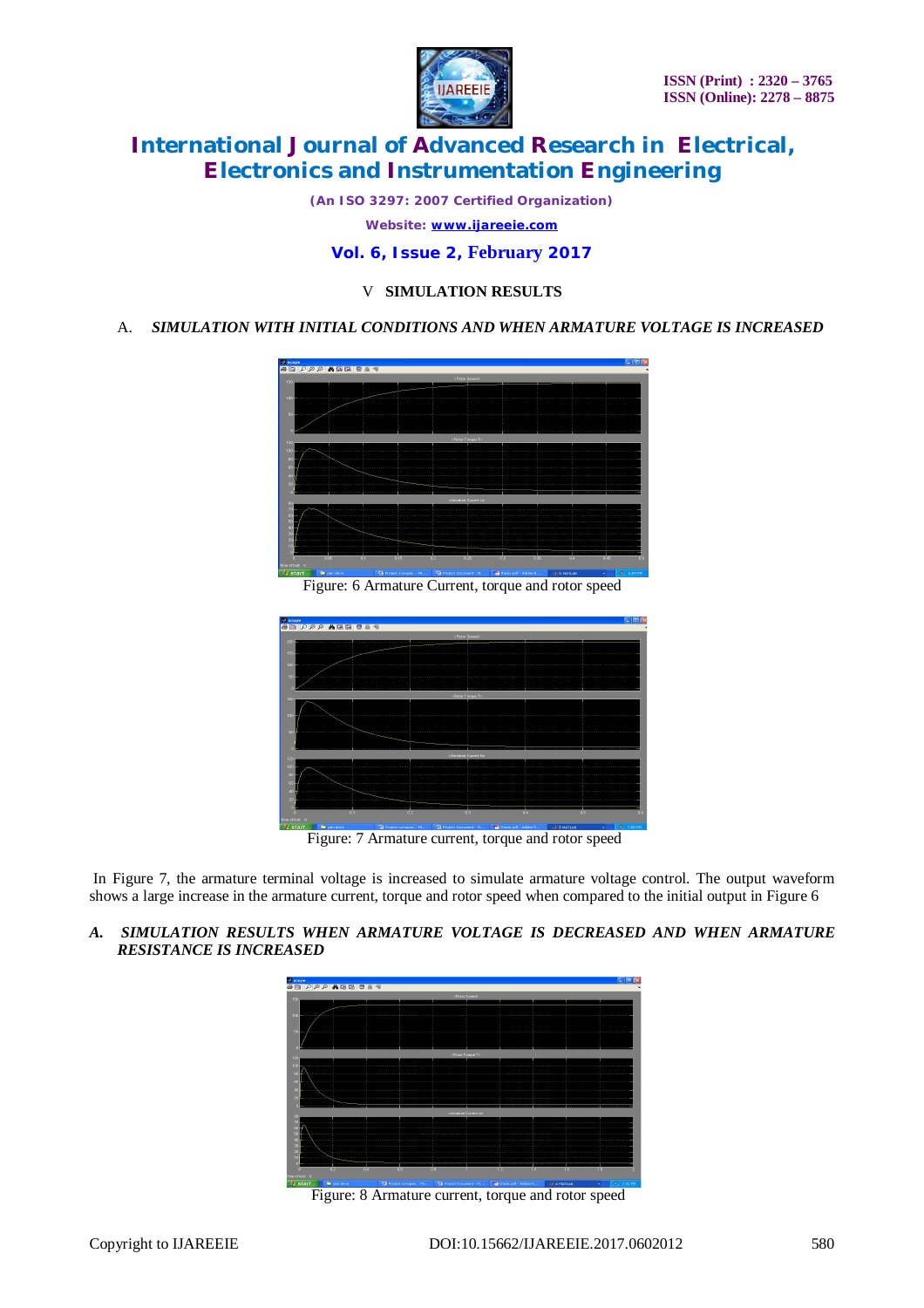

*(An ISO 3297: 2007 Certified Organization)*

*Website: [www.ijareeie.com](http://www.ijareeie.com)*

#### **Vol. 6, Issue 2, February 2017**

 In Figure 8, the armature terminal voltage is decreased to simulate armature voltage control. The output waveform shows a drop in the armature current, torque and rotor speed when compared to the initial output in Figure 6.



Figure: 9 armature current, torque and rotor speed

From Figure 9, the armature resistance is increase to simulate armature resistor control. The output waveform shows a large drop in the armature current, torque and rotor speed when compared to the initial output in Figure 6. And all the output waveforms took a longer time to reach steady state.

#### *B. SIMULATION RESULTS WHEN FULL LOAD TORQUE APPLIED TO THE MOTOR SUDDENLY*



Figure: 10 Armature current, torque and rotor speed

From Figure 10, the armature resistance is decrease to simulate armature resistor control. The output waveform shows a large increase in the armature current, torque and rotor speed when compared to the initial output in Figure 6. All three output waveforms show an under damped response.